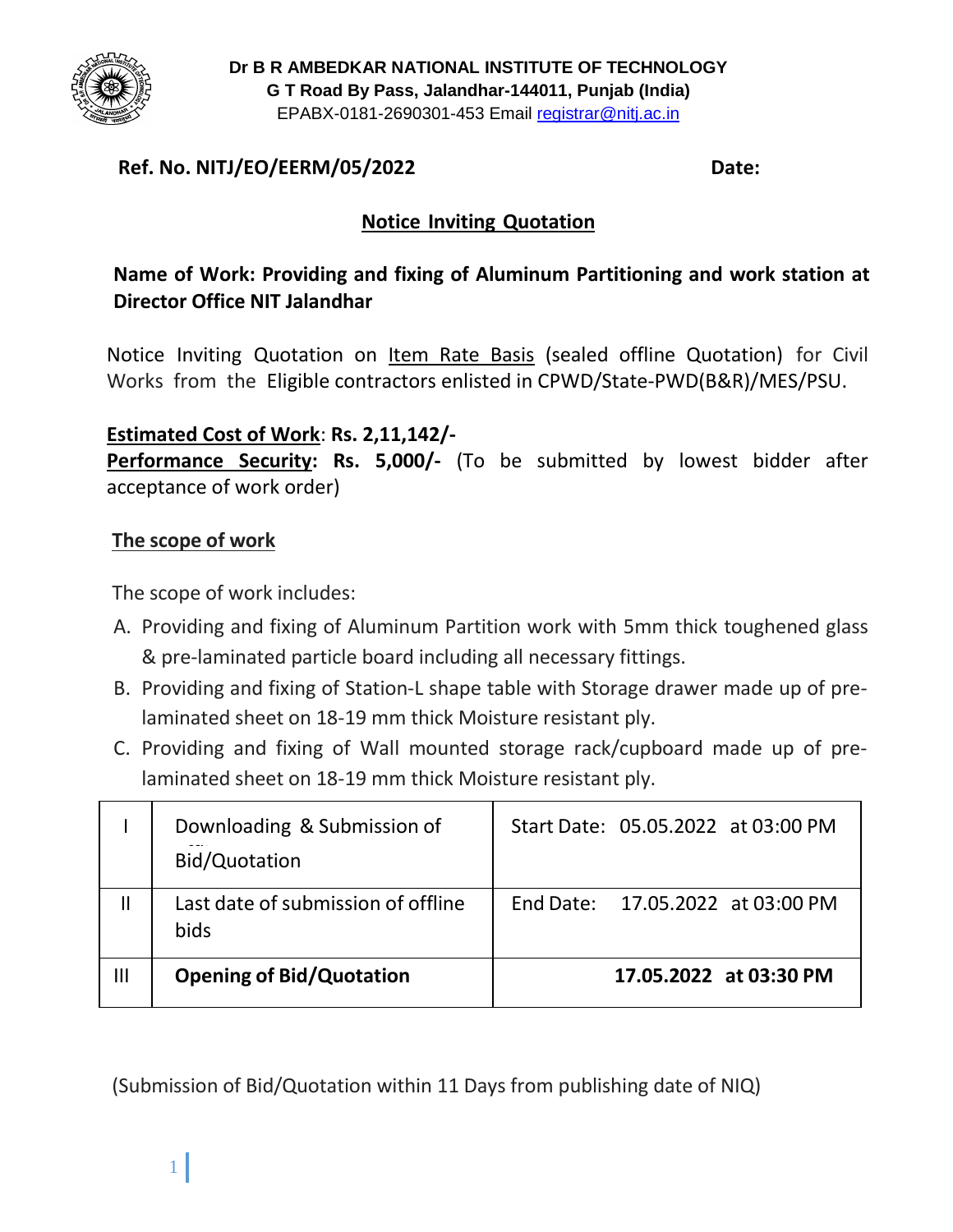

**Dr B R AMBEDKAR NATIONAL INSTITUTE OF TECHNOLOGY G T Road By Pass, Jalandhar-144011, Punjab (India)** EPABX-0181-2690301-453 Email registrar@nitj.ac.in

#### **Terms & Conditions**

- 1. Rate quoted by bidder should be GST Including.
- 2. Bidder should to follow the CPWD specification 2019 or as per Engineer- in- charge.
- 3. Make and model of material should be as per annexure –I
- 4. Bidder have to submit the acceptance of NIQ with Bid Document (Quotation).
- 5. Work should be completed within 45 days after acceptance of work order.
- 6. Successful bidder have to submitted the performance security and start the work within 7 days from acceptance of work order.
- 7. Sealed Offline Bid (quotation) with acceptance of terms and conditions should be reached this office

#### upto **17.05.2022 at 03:00 PM**

8. Penalty may be imposed by competent authority, if work will not have completed within stipulated time period.

#### **MODE OF PAYMENT**

| S. No. | <b>Stage</b>                 | Accumulated %age of fee to be paid                                              |
|--------|------------------------------|---------------------------------------------------------------------------------|
|        | On actual completion of work | 100% of payment may be released based on<br>the actual completion cost of work. |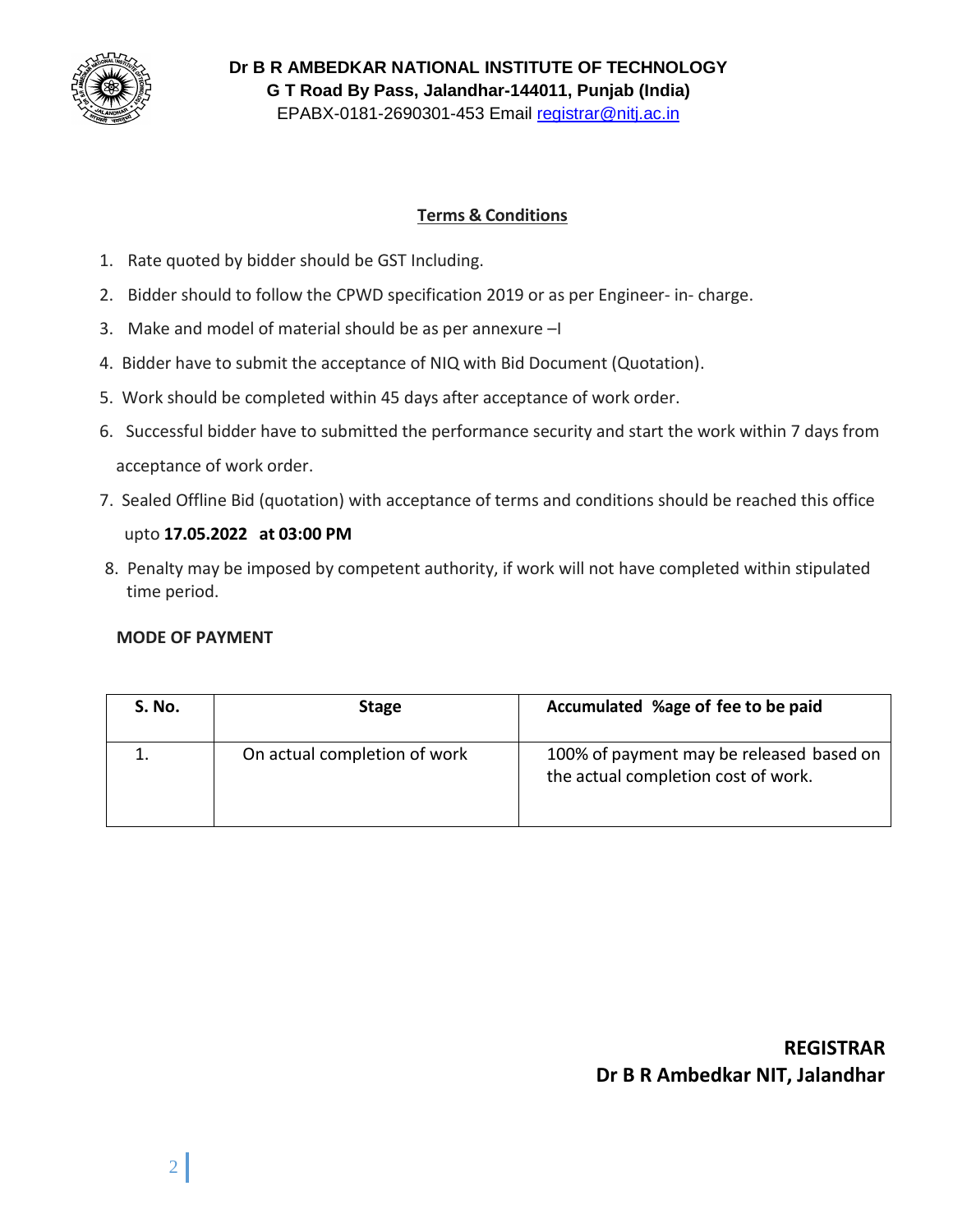

**Dr B R AMBEDKAR NATIONAL INSTITUTE OF TECHNOLOGY G T Road By Pass, Jalandhar-144011, Punjab (India)** EPABX-0181-2690301-453 Email registrar@nitj.ac.in

#### **Annexure -I**

## *LIST OF PREFERRED MAKES FOR CIVIL / SANITARY WORKS*

| S.No.    | <b>Material</b>                                       |                      | <b>Preferred make</b>                                                                                                            |
|----------|-------------------------------------------------------|----------------------|----------------------------------------------------------------------------------------------------------------------------------|
| 1. $(i)$ | <b>Ordinary Portland/Portland</b>                     | $\ddot{\phantom{a}}$ | ACC, Ultratech Cement Ltd., Gujarat                                                                                              |
|          | Ambuja, Vikram, Pozzolona Cement (Grey)               |                      |                                                                                                                                  |
|          | (43 Grade) Cement Ltd.                                |                      | Birla, JK Cement, JP Associates, Shree                                                                                           |
|          | (ii) White Cement                                     | $\ddot{\cdot}$       | Birla White, J. K. White, Ultra Tech Cement                                                                                      |
| 2.       | Reinforcement Steel                                   |                      | SAIL, Tata Steel Ltd., RINL, Jindal Steel & Power Ltd. or<br>JSW Steel Ltd.                                                      |
| 3.       | Veneered Particle Board                               |                      | Kitply, Action TESA, Anchor, Century ply.                                                                                        |
| 4.       | Laminated Particle Board/Laminates                    |                      | Kitply, Action TESA, Anchor, Century ply.                                                                                        |
| 5.       | Flush door shutters                                   |                      | KuttyFlushdoor, Kitply Industries (Swastik), Shree Ram Panel<br>Pvt. Ltd, M/S Jain Wood Industries, Pooja<br>DecorativePlywoods. |
| 6.       | Factory made Panelled & wire gauge                    |                      | M/s Haryana Timber Store, M/S Jain Wood                                                                                          |
|          | Industries, wooden door/ window shutters.<br>Products |                      | M/s New Jagdamba Doors, Rajpura, SPC (Selected                                                                                   |
|          |                                                       |                      | $Co.$ ).                                                                                                                         |
| 7.       | Steel Windows/Pressed Steel frames                    | :                    | San Harvic, PD Industries Panchkula, Shree Krishna Asst.,<br>Panchkula, M/s SteelMan Industries (Jalandhar) or<br>Equivalent     |
| 8.       | <b>Water Proofing Compound</b>                        | :                    | Fosroc, Cico, Pidilite.                                                                                                          |
| 9.       | M.S. Pipe                                             |                      | Jindal<br>(Hisar),<br>Parkash<br>Steel<br>Tata,<br>BhushanIndustries.<br>Tubes,                                                  |
| 10.      | PVC Pipe & Fittings                                   |                      | Supreme, AKG, Finolex, Kisan, SFMC, Diplast.                                                                                     |
| 11.      | Acrylic Distemper<br>Equivalent                       |                      | Nerolac, Berger (Bison Acrylic) Asian Paints (Tractor) or                                                                        |
| 12.      | <b>Acrylic Emulsion</b>                               | $\ddot{\cdot}$       | Nerolac, Berger (Bison Acrylic) Asian Paints (Tractor)                                                                           |
| 13.      | <b>Synthetic Enamel Paints</b>                        |                      | ICI (Dulux Gloss), Nerolac, Berger, Asian Paints.                                                                                |
| 14.      | <b>Steel Primer</b>                                   |                      | ICI, Nerolac, Berger, Asian Paints.                                                                                              |
| 15.      | <b>Wood Primer</b>                                    |                      | ICI, Nerolac, Berger, Asian Paints.                                                                                              |
| 16.      | Mosaic tiles/ Chequered Tiles                         |                      | Modern, NTC, A-1, Ultra Tiles                                                                                                    |
| 17.      | <b>Ceramic Tiles</b>                                  |                      | KAJARIA, NITCO, JOHNSON, Orientbell.                                                                                             |
| 18.      | Dash / Anchoring Fasteners                            |                      | HILTI / Fischer                                                                                                                  |
| 19.      | Nuts / Bolts & Screws                                 |                      | GKW, Atul, Kundan.                                                                                                               |
| 20.      | Stainless Steel Sink (Out of Salem                    |                      | DIAMOND, BLUE STAR, Neelkanth, Niralli, Jyna.                                                                                    |
| 21.      | Float Valve                                           |                      | IVC, Leader, Prayag, Kalsi Pump Pvt. Ltd.,<br>DhawanSanitary Udyog (Prima)                                                       |
| 22.      | Admixtures                                            |                      | Fosroc, MBT, Sika, CICO, Asian.                                                                                                  |
| 23.      | Vitreous China Sanitary Ware                          |                      | JAQUAR, Parryware, CERA, Kerovit (KAJARIA), CIZAR, "                                                                             |
| 24.      | Plastic seat cover of W.C.                            |                      | :JAQUAR, Parryware, CERA, Kerovi (KAJARIA),                                                                                      |
|          |                                                       |                      |                                                                                                                                  |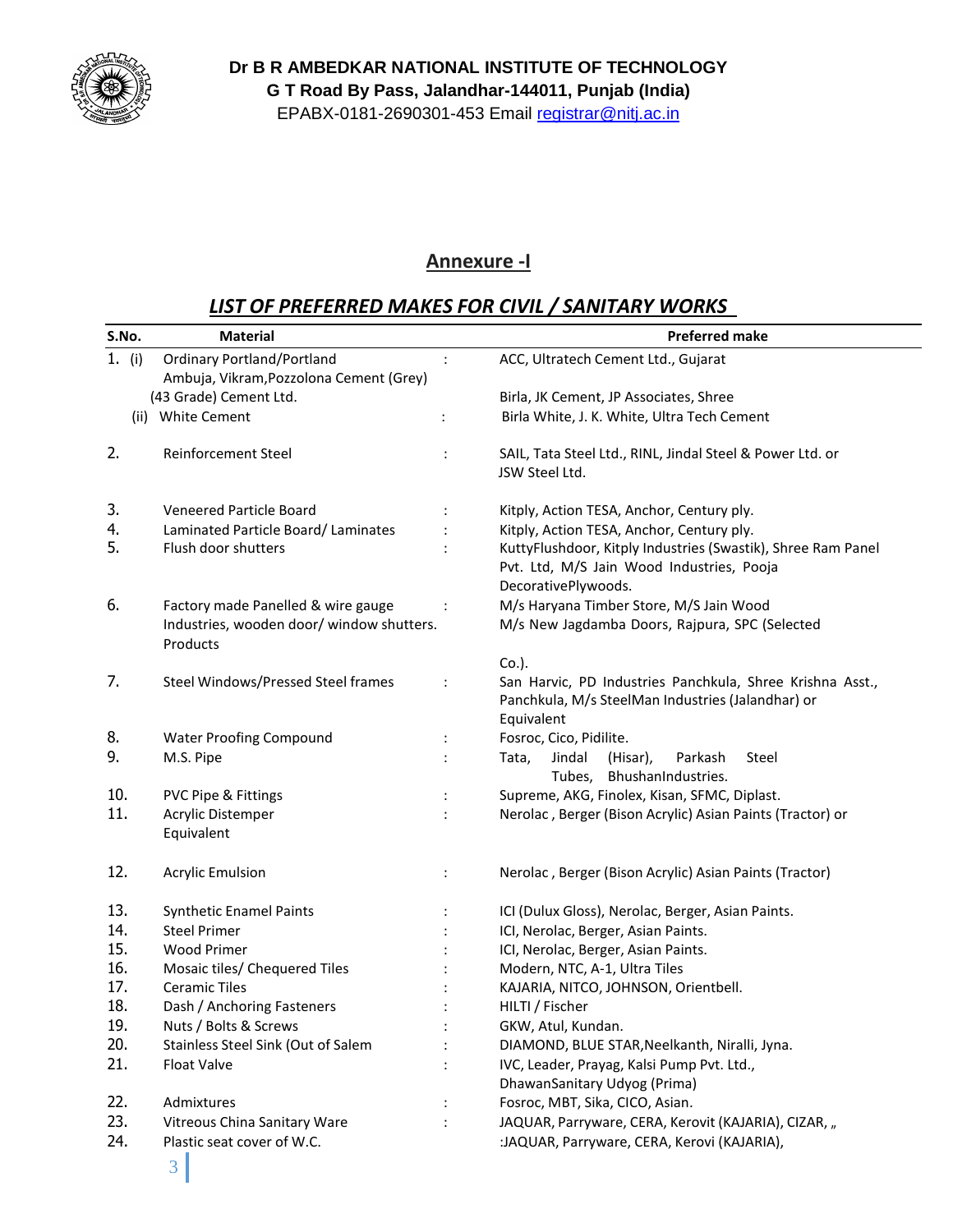

#### **Dr B R AMBEDKAR NATIONAL INSTITUTE OF TECHNOLOGY G T Road By Pass, Jalandhar-144011, Punjab (India)**

EPABX-0181-2690301-453 Email registrar@nitj.ac.in

|     |                                                 |                | CIZAR.                                                       |
|-----|-------------------------------------------------|----------------|--------------------------------------------------------------|
| 25. | PVC Flushing cistern                            | $\ddot{\cdot}$ | JAQUAR, Parryware, CERA, Kerovit (KAJARIA), CIZAR.           |
| 26. | CP Fittings/Mixer Pillar taps Washers           |                | JAQUAR, NOVA, MARC, Kerovit (KAJARIA), CIZAR.                |
| 27. | <b>CP Accessories</b>                           |                | JAQUAR, NOVA, MARC., KEROVIT of KAJARIA                      |
| 28. | Centrifugally Cast (spun) Iron Pipes            |                | NECO, SKF brand of M/s Singhal Iron Foundry Pvt.             |
|     |                                                 |                | Ltd. Mathura, Bengal Iron Corporation, Kolkata (BIC).        |
| 29. | Centrifugally Cast (spun) Iron Pipes            |                | Electro Steel,                                               |
|     | Kesoram, Neco.(Class LA).                       |                |                                                              |
| 30. | C.I. Sluice Valves & Reflex Valves              | $\ddot{\cdot}$ | ANNAPURNA, SANT, NMC, ZOLOTO                                 |
| 31. | G.I. Pipes                                      |                | Jindal (Hissar), Tata Steel Tubes Ltd., Prakash steel pipes. |
| 32. | G.I. Fittings                                   |                | Unik, KS, AMCO, AVR, NMC.                                    |
| 33. | Gun metal Valves, globes                        |                | Leader, Zoloto, Kilburn, CIM Valves, Sant, ANNAPURANA,       |
|     |                                                 |                | NMC Valves.                                                  |
| 34. | Brass stop & Bib Cock                           | $\ddot{\cdot}$ | Zoloto, Sant, L&K, Leader, JAINKO, Kalsi Pump                |
|     |                                                 |                | Pvt. Ltd.                                                    |
|     |                                                 |                |                                                              |
| 35. | Stoneware pipes & Gully traps                   | $\ddot{\cdot}$ | Prefect, Hind or ISI marked S.W. Pipes.                      |
| 36. | <b>Mirror Glass</b>                             |                | Atul, Modi Guard, Golden Fish                                |
| 37. | Glazed Fire Clay Kitchen Sink                   |                | PAMINI, SANFIRE, RKCP, Silver Shine.                         |
| 38. | Vitrified Tiles/ Ceramic Tiles                  |                | KAJARIA, NITCO, JOHNSON, Orientbell.                         |
| 39. | <b>Water Meter</b>                              |                | PRIMA (ISI), Kranti, DASHMESH.                               |
| 40. | <b>Grouting Compound</b>                        |                | Endura, Pidilite, Ferrous Crete                              |
| 41. | <b>Aluminium Sections</b>                       |                | Hindalco, Jindal Indian Aluminium Co. or Equivalent          |
| 42. | <b>Glass Mosaic Tiles</b>                       |                | NITCO, N.T.C, Ultra tiles.                                   |
| 43  | Paver Blocks &kerb stones                       |                | NITCO, Unitile, N.T.C.                                       |
| 44. | Non Return valve (Check valve)<br>1/2" to 11/4" |                | Kalsi Pumps Pvt. Ltd., Zoloto, Annapurna.                    |
| 45. | Line Filter Valve 1/2" to 2"                    |                | Kalsi Pumps Pvt. Ltd.                                        |
| 46. | Ferrules 15mm, 20mm&25mm                        |                | Dhawan Sanitary Udyog (PRIMA), Kalsi, Annapurna, NMC         |
|     |                                                 |                | Valves.                                                      |
| 47. | <b>Stainless Steel Staircase railing</b>        |                | DORMA, D-line, Sialkot.                                      |
| 48. | Locks/ Latch/ fittings                          |                | Godrej, HARRISON, PLAZA. or Equivalent                       |
| 49. | Hydraulic Door closer/ Floor Spring             |                | Godrej, Grace, DORMA or Equivalent                           |
| 50. | Fire Check Door                                 |                | NAVAIR, ROMAT, KUTTY DOOR                                    |
| 51. | Aluminum Grill                                  |                | Hindalco, Jindal Indian Aluminium Co., Century, or           |
|     | Equivalent                                      |                |                                                              |
| 52. | <b>GLASS</b>                                    |                | MODI FLOAT & SAINT GOBAIN, ASAHI, GLAVERBEL. or              |
|     | Equivalent                                      |                |                                                              |
| 53. | Polyester Powder Coating Shades                 |                | NEROLAC, BERGER, J&N                                         |
| 54. | <b>Friction Stay Hinges</b>                     |                | Earl-Bihari                                                  |
| 55. | Nuts, Bolts and Screws, Steel                   |                | Kundan, Priya, Atul.                                         |
| 56. | <b>EPDM Gasket</b>                              |                | Hanu/ Anand, Raven.                                          |
| 57. | <b>Structural Silicon</b>                       |                | Dow Corning/Wacker.                                          |
| 58. | <b>Weather Silicon</b>                          |                | Dow Corning/Wacker                                           |
| 59. | Tile Adhesive                                   |                | Cico, Pidilite, Ferrous. or Equivalent                       |
| 60. | Copper Tubes/ Pipes                             |                | Rajco, Max Flow ABC.                                         |
| 61. | <b>Copper Fittings</b>                          |                | Yorkshine, IBP, BCONEX.                                      |
| 62. | Aluminium Hardware                              |                | HARDIMA, EVERITE, DORMA. or Equivalent                       |
| 63. | Factory made Polyvinyl Chloride (PVC)           |                | Rajshri                                                      |
|     | Plasti wood.door shutter and Frames             |                |                                                              |
| 64. | U-PVC Pipe                                      |                | Flow Guard, Green Line, Supreme.                             |
| 65. | C-PVC Pipe (IS 15778:2007)                      |                | Prayag, Finolex, Supreme                                     |
| 66. | <b>Deleted</b>                                  |                |                                                              |

# 4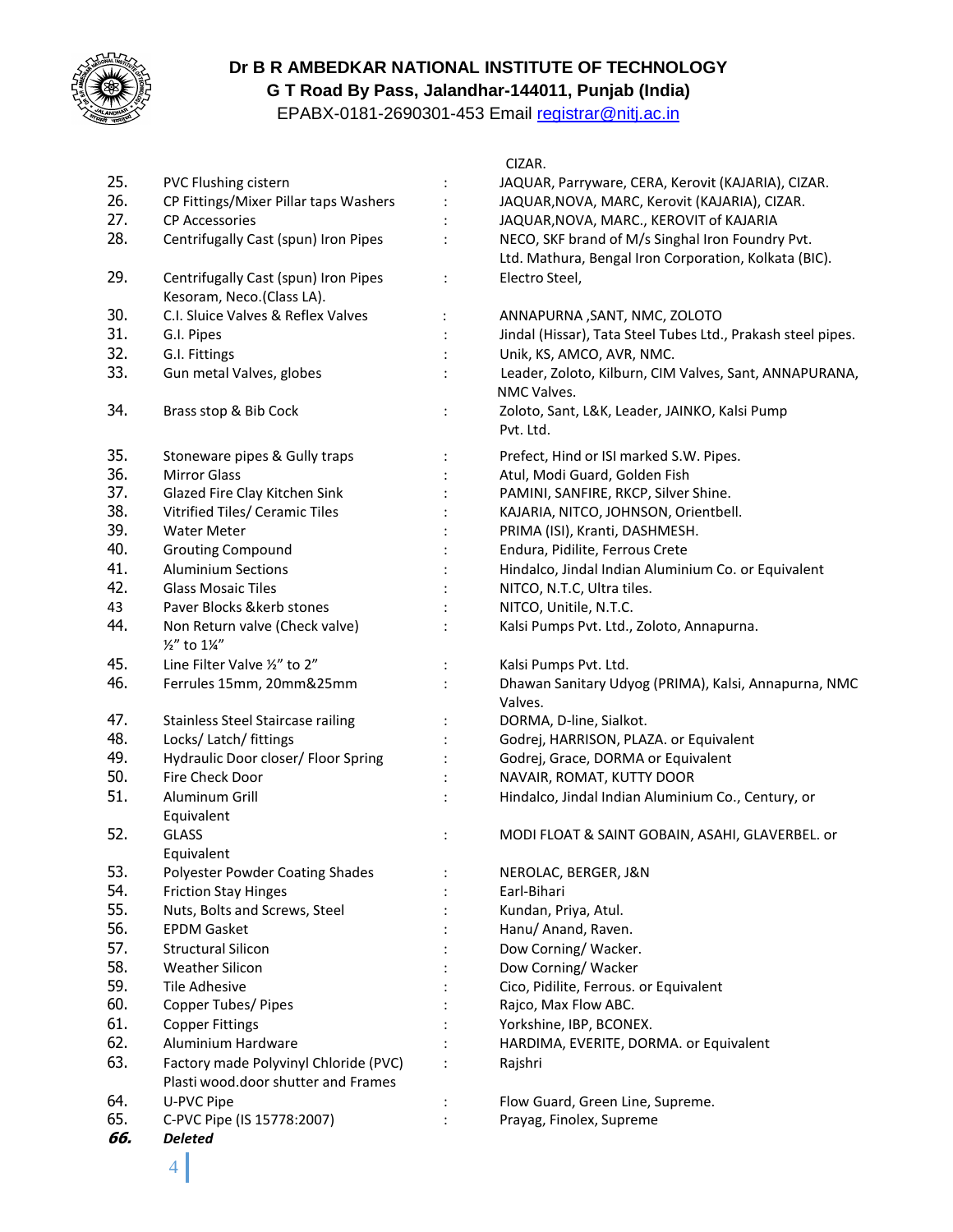

#### **Dr B R AMBEDKAR NATIONAL INSTITUTE OF TECHNOLOGY G T Road By Pass, Jalandhar-144011, Punjab (India)**

EPABX-0181-2690301-453 Email registrar@nitj.ac.in

| 67.               | Wall putty                                                                                                                                      | $\ddot{\cdot}$       | Birla wall care, JK White, SARA wall putty<br>of FerrousCrete (white cement based)                                |
|-------------------|-------------------------------------------------------------------------------------------------------------------------------------------------|----------------------|-------------------------------------------------------------------------------------------------------------------|
| 68.               | Stainless steel hardware fittings                                                                                                               |                      | DORMA, Geze, Hafele, Ozone.                                                                                       |
| 69.               | Hermitically sealed performance<br>bytoughened glass                                                                                            |                      | Saint Gobain, Asahi, Pilington, Viracon (processed<br>themselves or by their approved processors)                 |
| 70.               | Poly-Sulphide sealant                                                                                                                           | $\ddot{\phantom{a}}$ | Choksey Chemicals, Fosroc, Dr. Fixit, Sika                                                                        |
| 71.               | Fire sealant                                                                                                                                    |                      | BTMH, Promat, Alstom, Birla 3M                                                                                    |
| 72.               | Roofing Sheets                                                                                                                                  |                      |                                                                                                                   |
|                   | Standing Slam Double Skin insulated :<br>(i)<br>Corus Roofing System                                                                            |                      | Kalzip, CRIL,                                                                                                     |
|                   | (ii)<br>Galvanize                                                                                                                               |                      | CRIL, Lloyds, Interarch                                                                                           |
| 73.               | <b>Epoxy Paint</b>                                                                                                                              |                      | Aisan, ICI, Kansai Nerolac                                                                                        |
| 74.<br>75.        | C.I. Manhole covers & frames<br><b>Cast Copper Alloy Screw</b><br>down bib tapsandStop<br>valves (Interally&                                    |                      | NECO, RAJ Iron Foundary Agra, BIC                                                                                 |
|                   | Externally)<br>for water Services IS: 781:1984                                                                                                  |                      | Jainko                                                                                                            |
| 76.               | C.P. Brass bottle trap                                                                                                                          |                      | JAQUAR, Marc, Kerovit (Kajaria).                                                                                  |
| 77.               | <b>Autoclaved Aerated Blocks</b>                                                                                                                |                      | Builtech, Magicrete, R.S. Green, Siprox, Aerocon                                                                  |
| 78.               | Gypsum lightweight plaster compound                                                                                                             | $\ddot{\cdot}$       | Ferrous Crete, Gyproc, Saint Gobian, Bora                                                                         |
| 79.<br>80.<br>81. | Polymer mortar/ Adhesive for AAC Blocks<br>C.P brass Jet Spray<br>Under counter white vitreous China Oval:<br>Kerovit (kajaria)shape wash basin | :                    | Ferrous Crete, ArdexEndura, Ultratech.<br>JAQUAR, CZAR, NOVA, MARC, Kerovit (Kajaria).<br>Hindware, Jaquar, Cera, |
| 82.               | <b>Float Glass</b>                                                                                                                              |                      | MODI FLOAT & SAINT GOBAIN, ASAHI, GLAVERBEL.                                                                      |
| 83.               | C.P. Brass toilet paper holder                                                                                                                  |                      | Jaguar, CZAR, NOVA or Kerovit (Kajaria).                                                                          |
| 84.               | PTMT liquid soap container                                                                                                                      |                      | Prayag.                                                                                                           |
| 85.               | Cast Copper Alloy fancy single taps,<br>Combination tap assembly and stop                                                                       |                      |                                                                                                                   |
|                   | valves for water services IS: 8931:1993 :                                                                                                       |                      | Jaink                                                                                                             |

**REGISTRAR Dr B R Ambedkar NIT, Jalandhar**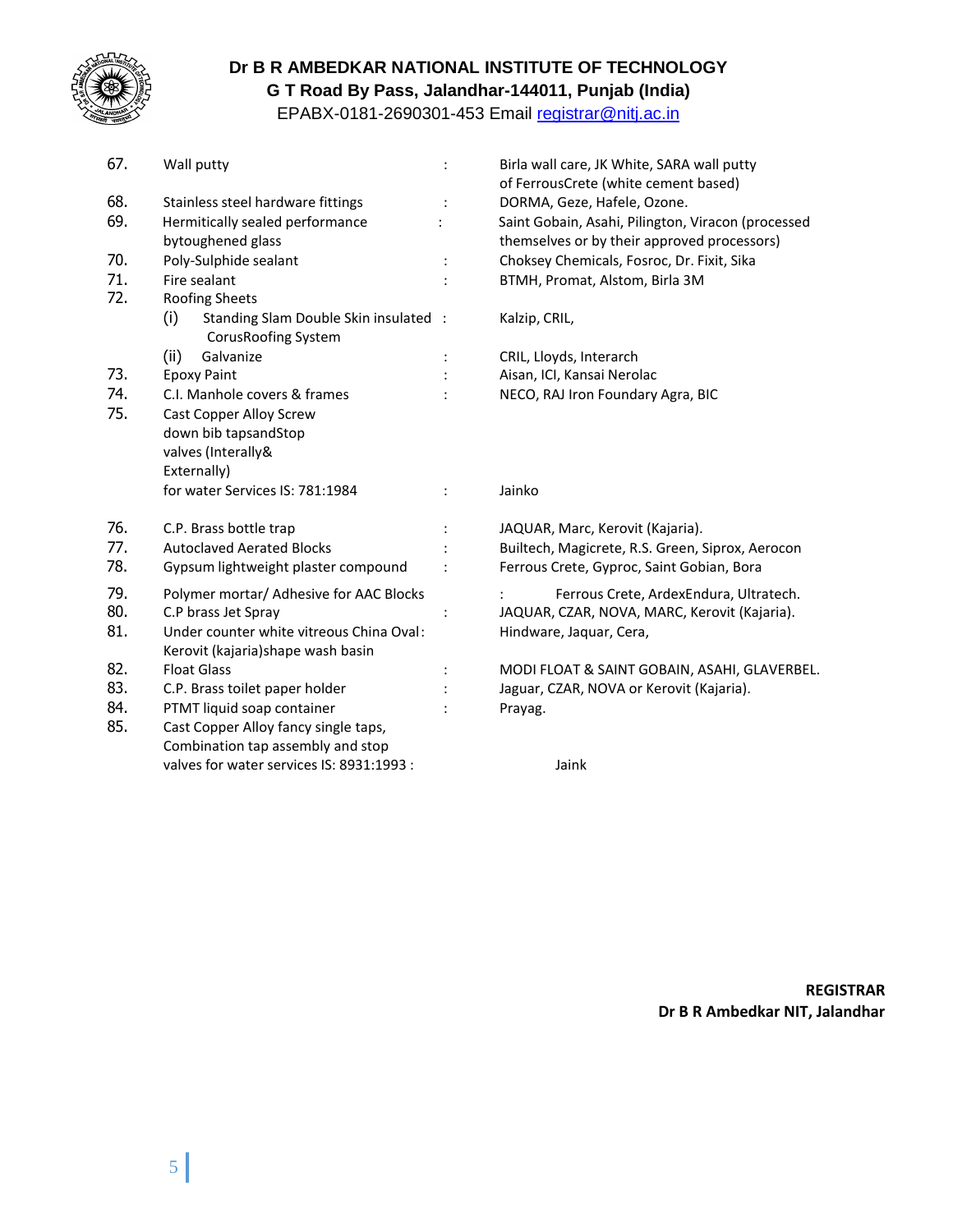

**Dr B R AMBEDKAR NATIONAL INSTITUTE OF TECHNOLOGY**

**G T Road By Pass, Jalandhar-144011, Punjab (India)**

EPABX-0181-2690301-453 Email registrar@nitj.ac.in

## **Schedule of Quantities (Civil Work)**

#### **Name of work: Providing and fixing of Aluminum Partitioning and work station at Director office NIT Jalandhar**

| $\mathsf{s}$   |                                                                                                                                                                                                                                                                                                                                                                                                                                                                                                                                                                                                                                                                                                                                                                                                                                                      |                    |             |      |      |               |
|----------------|------------------------------------------------------------------------------------------------------------------------------------------------------------------------------------------------------------------------------------------------------------------------------------------------------------------------------------------------------------------------------------------------------------------------------------------------------------------------------------------------------------------------------------------------------------------------------------------------------------------------------------------------------------------------------------------------------------------------------------------------------------------------------------------------------------------------------------------------------|--------------------|-------------|------|------|---------------|
| Sr.<br>No.     | <b>Description</b>                                                                                                                                                                                                                                                                                                                                                                                                                                                                                                                                                                                                                                                                                                                                                                                                                                   | <b>DSR</b><br>2021 | <b>Unit</b> | Qty. | Rate | <b>Amount</b> |
| $\mathbf{1}$   | Providing and fixing aluminum work for doors,<br>windows, ventilators and partitions with extruded<br>built up standard tubular sections/ appropriate Z<br>sections and other sections of approved make<br>conforming to IS: 733 and IS: 1285, fixing with dash<br>fasteners of required dia and size, including<br>necessary filling up the gaps at junctions, i.e. at top,<br>bottom and sides with required EPDM rubber/<br>neoprene gasket etc. Aluminum sections shall be<br>smooth, rust free, straight, mitred and jointed<br>mechanically wherever required including cleat<br>angle, Aluminum snap beading for glazing /<br>paneling, C.P. brass / stainless steel screws, all<br>complete as per architectural drawings and the<br>directions of Engineer-in-charge. (Glazing, paneling<br>and dash fasteners to be paid for separately) : |                    |             |      |      |               |
|                | For fixed portion                                                                                                                                                                                                                                                                                                                                                                                                                                                                                                                                                                                                                                                                                                                                                                                                                                    |                    |             |      |      |               |
|                | Powder coated aluminum (minimum thickness of<br>powder coating 50 micron)                                                                                                                                                                                                                                                                                                                                                                                                                                                                                                                                                                                                                                                                                                                                                                            | 21.1.1.2           | KG          | 50   |      |               |
|                | For shutters of doors, windows & ventilators<br>including providing and fixing hinges/ pivots and<br>making provision for fixing of fittings wherever<br>required including the cost of EPDM rubber /<br>neoprene gasket required (Fittings shall be paid for<br>separately)                                                                                                                                                                                                                                                                                                                                                                                                                                                                                                                                                                         |                    |             |      |      |               |
|                | Powder coated aluminum (minimum thickness of<br>powder coating 50 micron)                                                                                                                                                                                                                                                                                                                                                                                                                                                                                                                                                                                                                                                                                                                                                                            | 21.1.2.2           | KG          | 10   |      |               |
| $\overline{2}$ | Providing and fixing glazing in aluminum door,<br>window, ventilator shutters and partitions etc. with<br>EPDM rubber / neoprene gasket etc. complete as<br>per the architectural drawings and the directions of<br>engineer-in-charge. (Cost of aluminum snap<br>beading shall be paid in basic item):                                                                                                                                                                                                                                                                                                                                                                                                                                                                                                                                              |                    |             |      |      |               |
|                | With float glass panes of 5 mm thickness (weight<br>not less than 12.50 kg/sqm)                                                                                                                                                                                                                                                                                                                                                                                                                                                                                                                                                                                                                                                                                                                                                                      | 21.3.2             | sq m        | 3    |      |               |
| 3              | Extra for toughened 5 mm thickness glass and<br>cutting of glass in required shape as per directions<br>of engineer-in-charge.                                                                                                                                                                                                                                                                                                                                                                                                                                                                                                                                                                                                                                                                                                                       | NS                 | sq m        | 3    |      |               |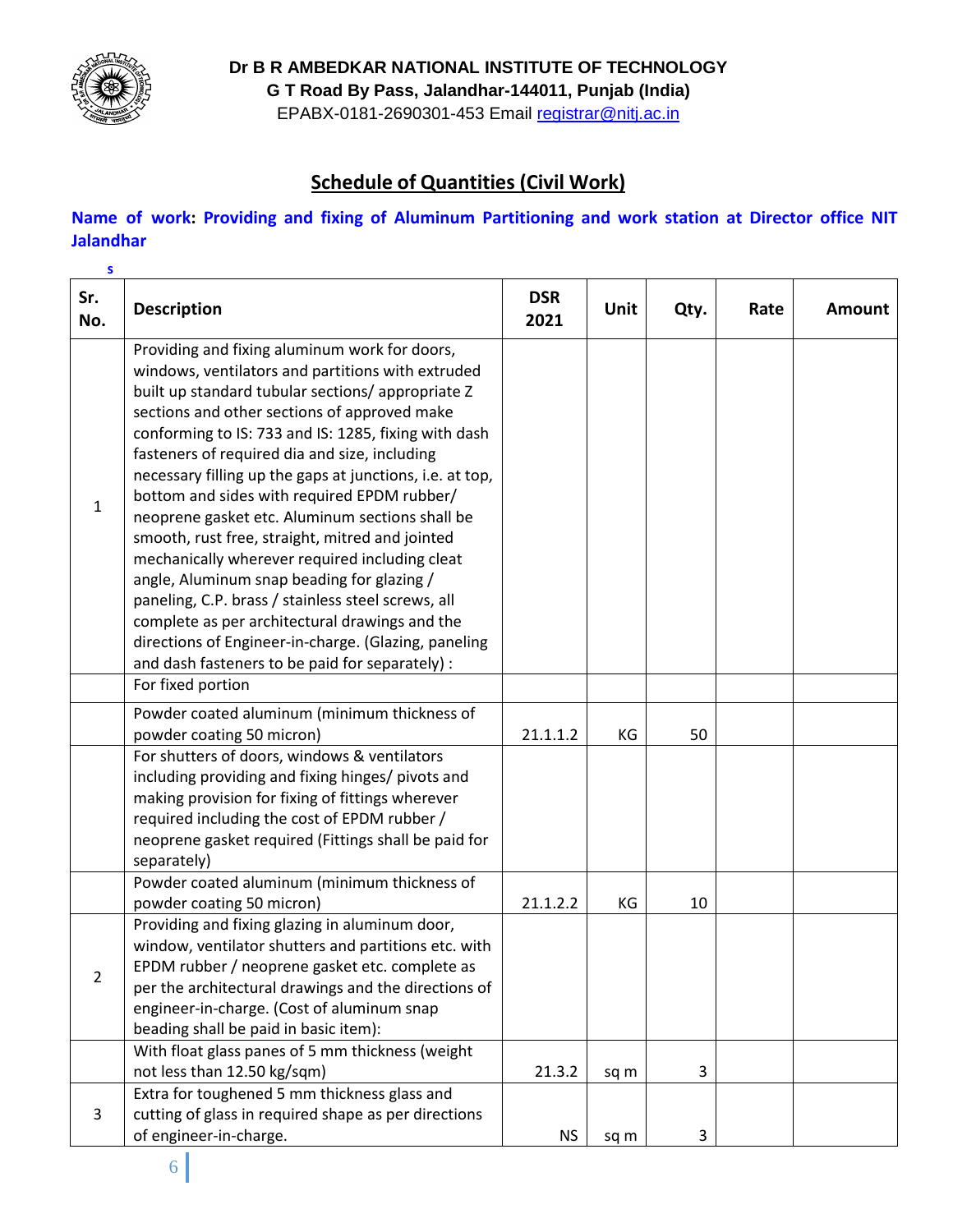

## **Dr B R AMBEDKAR NATIONAL INSTITUTE OF TECHNOLOGY**

**G T Road By Pass, Jalandhar-144011, Punjab (India)**

EPABX-0181-2690301-453 Email registrar@nitj.ac.in

| 4 | Providing and fixing bright finished 100 mm mortise<br>lock with 6 levers without pair of handles of<br>approved quality for aluminum door, with<br>necessary screws etc. complete as per direction of                                                                                                                                                                                  |         |       |                |  |
|---|-----------------------------------------------------------------------------------------------------------------------------------------------------------------------------------------------------------------------------------------------------------------------------------------------------------------------------------------------------------------------------------------|---------|-------|----------------|--|
|   | Engineer-in-charge.                                                                                                                                                                                                                                                                                                                                                                     | 9.113   | each  | 1              |  |
| 4 | Providing and fixing aluminum hanging floor door<br>stopper, ISI marked, anodized (anodic coating not<br>less than grade AC 10 as per IS : 1868) transparent<br>or dyed to required color and shade, with<br>necessary screws etc. complete.                                                                                                                                            |         |       |                |  |
|   | Twin rubber stopper                                                                                                                                                                                                                                                                                                                                                                     | 9.101.1 | each  | 1              |  |
| 5 | Providing and fixing aluminum die cast body<br>tubular type universal hydraulic door closer (having<br>brand logo with ISI, IS: 3564, embossed on the<br>body, door weight upto 35 kg and door width upto<br>700 mm), with necessary accessories and screws<br>etc. complete.                                                                                                           | 9.83    |       | 1              |  |
|   | Providing and fixing aluminum tower bolts, ISI                                                                                                                                                                                                                                                                                                                                          |         | each  |                |  |
| 6 | marked, anodized (anodic coating not less than<br>grade AC 10 as per IS: 1868) transparent or dyed<br>to required color or shade, with necessary screws<br>etc. complete :                                                                                                                                                                                                              |         |       |                |  |
|   | 150x10 mm                                                                                                                                                                                                                                                                                                                                                                               | 9.97.4  | each  | 3              |  |
| 7 | Filling the gap in between aluminum frame &<br>adjacent RCC/ Brick/ Stone work by providing<br>weather silicon sealant over backer rod of<br>approved quality as per architectural drawings and<br>direction of Engineer-in-charge complete.                                                                                                                                            |         |       |                |  |
|   | Upto 5mm depth and 5 mm width                                                                                                                                                                                                                                                                                                                                                           | 21.8.1  | meter | 50             |  |
| 8 | Providing and fixing aluminum handles, ISI marked,<br>anodized (anodic coating not less than grade AC 10<br>as per IS : 1868) transparent or dyed to required<br>color or shade, with necessary screws etc.<br>complete :                                                                                                                                                               |         |       |                |  |
|   | 125 mm                                                                                                                                                                                                                                                                                                                                                                                  | 9.100.1 | each  | $\overline{2}$ |  |
| 9 | Providing and fixing 12 mm thick prelaminated<br>particle board flat pressed three layer or graded<br>wood particle board conforming to IS: 12823 Grade<br>I Type II, in paneling fixed in aluminum doors,<br>windows shutters and partition frames with C.P.<br>brass / stainless steel screws etc. complete as per<br>architectural drawings and directions of<br>engineering-charge. |         |       |                |  |
|   | Pre-laminated particle board with decorative                                                                                                                                                                                                                                                                                                                                            |         |       |                |  |
|   | lamination on both sides                                                                                                                                                                                                                                                                                                                                                                | 21.2.2  | sq m  | 3              |  |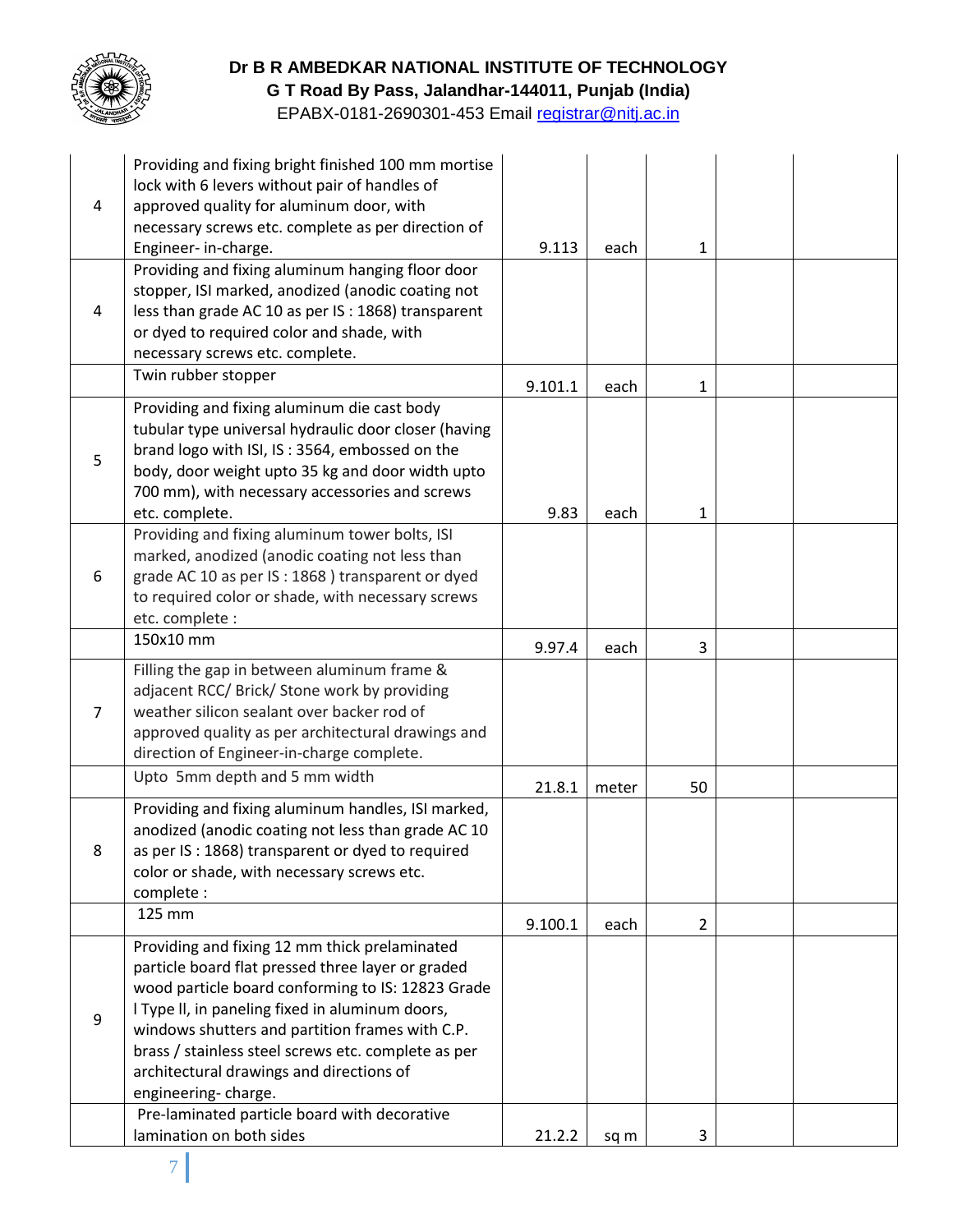

#### **Dr B R AMBEDKAR NATIONAL INSTITUTE OF TECHNOLOGY G T Road By Pass, Jalandhar-144011, Punjab (India)**

EPABX-0181-2690301-453 Email registrar@nitj.ac.in

| 10 | Providing and fixing stainless steel (Grade 304)<br>railing made of Hollow tubes, channels, plates etc.,<br>including welding, grinding, buffing, polishing and<br>making curvature (wherever required) and fitting<br>the same with necessary stainless steel nuts and<br>bolts complete, i/c fixing the railing with necessary<br>accessories & stainless steel dash fasteners,<br>stainless steel bolts etc., of required size, on the<br>top of the floor or the side of waist slab with<br>suitable arrangement as per approval of Engineer-<br>in charge, (for payment purpose only weight of<br>stainless steel members shall be considered<br>excluding fixing accessories such as nuts, bolts,<br>fasteners etc.). | 10.28     | kg   | 30 |  |
|----|-----------------------------------------------------------------------------------------------------------------------------------------------------------------------------------------------------------------------------------------------------------------------------------------------------------------------------------------------------------------------------------------------------------------------------------------------------------------------------------------------------------------------------------------------------------------------------------------------------------------------------------------------------------------------------------------------------------------------------|-----------|------|----|--|
| 11 | Providing and fixing 1.00 mm thick both side<br>decorative high pressure laminated sheet of<br>plain/wood grain in gloss/ matt/ suede finish with<br>high density protective surface layer and reserve<br>side of adhesive bonding quality conforming to IS:<br>2046 type S, including cost of adhesive of approved<br>quality pasted on 18/19 mm thick Moisture<br>Resistant (MR) ply as per IS: 303 for cupboard<br>shutter including pvc edge bending tape pasted<br>with glue etc. complete as per direction of<br>Engineer-in charge.                                                                                                                                                                                  | <b>NS</b> | sq m | 20 |  |
| 12 | Providing and fixing 1.00 mm thick one side<br>decorative high pressure laminated sheet of<br>plain/wood grain in gloss/ matt/ suede finish with<br>high density protective surface layer and reserve<br>side of adhesive bonding quality conforming to IS:<br>2046 type S, including cost of adhesive of approved<br>quality pasted on 18/19 mm thick Moisture<br>Resistant (MR) ply as per IS: 303 for Boxes, shelves,<br>racks, almirah cupboard and drawer etc. including<br>necessary nails, screws, etc complete as per<br>direction of Engineer-in charge.                                                                                                                                                           | <b>NS</b> | sq m | 30 |  |
| 13 | Providing and fixing chromium plated brass handles<br>with necessary screws etc. complete:                                                                                                                                                                                                                                                                                                                                                                                                                                                                                                                                                                                                                                  |           |      |    |  |
|    | 100 mm                                                                                                                                                                                                                                                                                                                                                                                                                                                                                                                                                                                                                                                                                                                      | 9.92      | each | 18 |  |
|    | 75 mm                                                                                                                                                                                                                                                                                                                                                                                                                                                                                                                                                                                                                                                                                                                       | 9.93      | each | 12 |  |
| 14 | Providing and fixing magnetic catcher of approved<br>quality in cupboard /<br>ward robe shutters, including fixing with necessary<br>screws etc. complete.                                                                                                                                                                                                                                                                                                                                                                                                                                                                                                                                                                  |           |      |    |  |
|    | Double strip (horizontal type)                                                                                                                                                                                                                                                                                                                                                                                                                                                                                                                                                                                                                                                                                              | 9.114.2   | each | 16 |  |